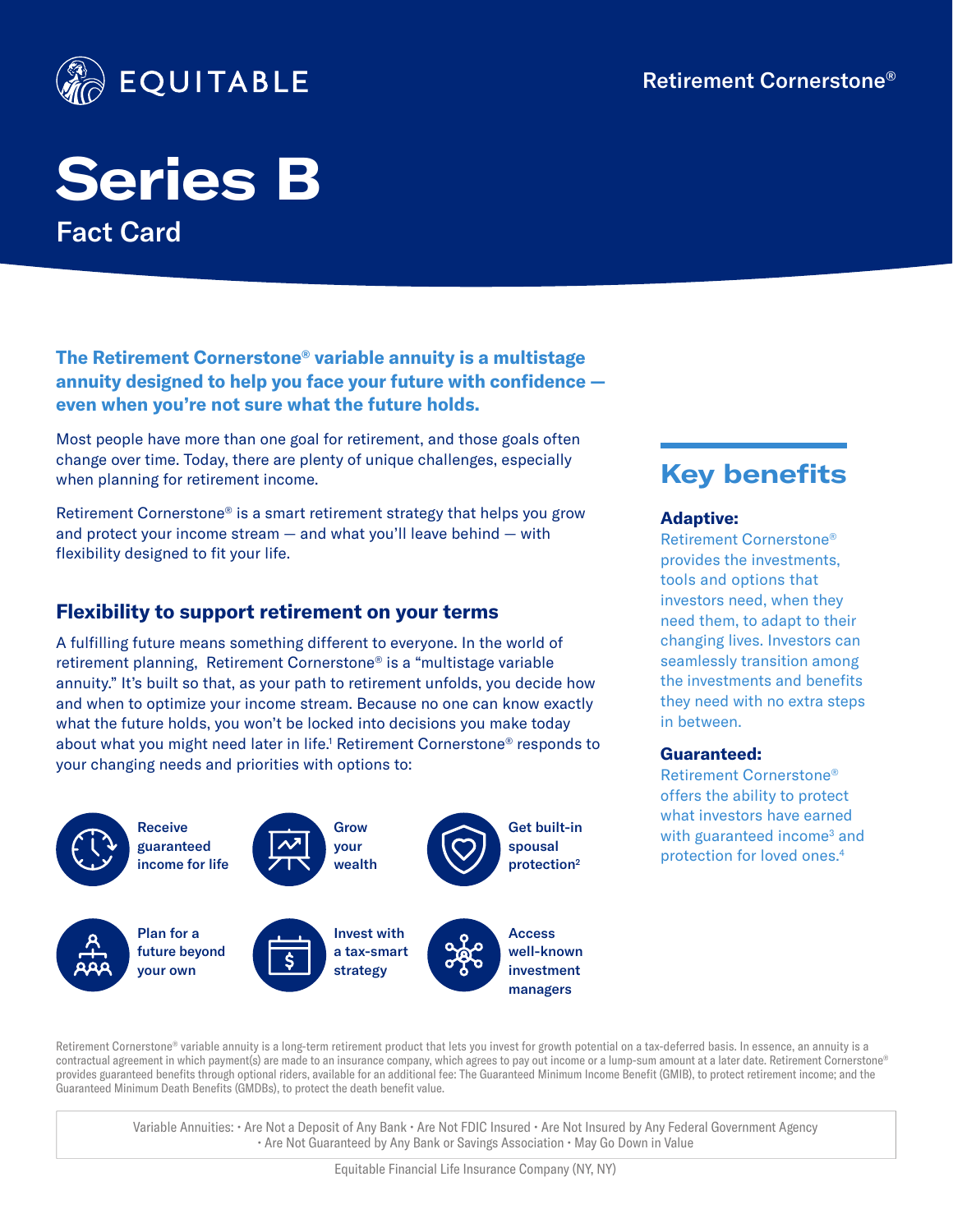#### **Important Information**

- 1 Refers to certain features around the GMIB/GMDB riders and spousal benefits. Restrictions apply.
- 2 Subject to age restrictions.
- 3 Through the Guaranteed Minimum Income Benefit (GMIB) rider, available for an additional fee. Taking an excess withdrawal will affect the income amount. Please see the prospectus for more details.
- 4 Through the Guaranteed Minimum Death Benefit (GMDB) riders, available for an additional fee. Taking an excess withdrawal will affect the death benefit base. Please see the prospectus for more details.

Retirement Cornerstone® contains two distinct accounts: The Investment Account, offering more than 100 investment portfolios from well-known investment managers; and the Protected Benefit Account, offering investment portfolios to fund the GMIB or the GMDBs. As your needs change, transfer assets from the Investment Account to the Protected Benefit Account. Transfers from the Protected Benefit Account to the Investment Account are not allowed. For information on transfer limitations, please see the prospectus.

There are contract limitations, fees and charges associated with variable annuities, which include, but are not limited to, operations fees, sales and withdrawal charges, administrative fees and charges for optional benefits. For costs and complete details of coverage, speak to your financial professional. The variable investment options will fluctuate in value and are subject to market risk, including loss of principal.

#### **Purchase Guidelines**

| <b>Initial Minimum</b><br><b>Contribution Amount</b>       | \$5,000                                                                                                                                                                                                                                                                                                                                                                                                                                                                                  |
|------------------------------------------------------------|------------------------------------------------------------------------------------------------------------------------------------------------------------------------------------------------------------------------------------------------------------------------------------------------------------------------------------------------------------------------------------------------------------------------------------------------------------------------------------------|
| <b>Subsequent</b><br><b>Minimum</b><br><b>Contribution</b> | \$500: Nonqualified, QP and SEP<br>\$1,000: Inherited IRA<br>\$50: Traditional IRA and Roth IRA                                                                                                                                                                                                                                                                                                                                                                                          |
| <b>Maximum</b><br><b>Contribution</b>                      | \$1.5 million; the maximum<br>contribution applies to the total held<br>by the same owner or annuitant.<br>Certain restrictions may apply.<br>Please see the prospectus for details.                                                                                                                                                                                                                                                                                                     |
| <b>Contribution</b><br><b>Limitations</b>                  | <b>Contributions to the Protected</b><br>Benefit Account are not permitted<br>after the earlier of the date of first<br>withdrawal from the Protected<br>Benefit Account or through age<br>64, 68, 70 or 80, depending on<br>your Guaranteed Minimum Death<br>Benefit (GMDB) election (or if<br>later, the first contract date<br>anniversary). Contributions to the<br><b>Investment Account are permitted</b><br>through age 85 (or if later, the first<br>contract date anniversary). |

#### **Issue Ages**

| <b>After-Tax</b><br>$0 - 85$<br><b>Contributions:</b><br>(Nonqualified Contracts) |           | <b>Guaranteed Interes</b><br><b>Option (GIO)</b> |
|-----------------------------------------------------------------------------------|-----------|--------------------------------------------------|
| <b>Inherited IRA:</b><br>(Not available at all<br><b>Broker/Dealers)</b>          | $0 - 70$  |                                                  |
| <b>Traditional IRA,</b><br><b>Roth IRA:</b>                                       | $20 - 85$ |                                                  |

#### **Issue Ages (continued)**

| SEP:                                                                                                               | $20 - 85$                                                                                                                                                                                        |
|--------------------------------------------------------------------------------------------------------------------|--------------------------------------------------------------------------------------------------------------------------------------------------------------------------------------------------|
| <b>Qualified Plans:</b><br>(Defined Benefit,<br><b>Defined Contribution</b> )                                      | $20 - 75$                                                                                                                                                                                        |
| <b>Uniform Gifts to</b><br><b>Minors Act (UGMA) or</b><br><b>Uniform Transfers to</b><br><b>Minors Act (UTMA):</b> | 0-18: Ages are available for<br>contracts with custodial owners<br>under the Uniform Gifts to Minors<br>Act (UGMA) or the Uniform<br>Transfers to Minors Act (UTMA).<br>May vary in some states. |

#### **Contract Fees**

| 1.30%                                                                                                                                  |  |
|----------------------------------------------------------------------------------------------------------------------------------------|--|
| <b>Operations: 0.80%</b>                                                                                                               |  |
| <b>Administration: 0.30%</b>                                                                                                           |  |
| <b>Distribution: 0.20%</b>                                                                                                             |  |
| Lesser of 2% of the Annuity Account                                                                                                    |  |
| Value (AAV) or \$30 for the first 2<br>contract years, then \$30 each year<br>thereafter; waived if account value<br>exceeds \$50,000. |  |
|                                                                                                                                        |  |

#### **Investment Options**

| <b>Protected Benefit</b><br><b>Account Variable</b><br><b>Investment Options</b> | Investments in underlying portfolios<br>are used to fund guaranteed<br>benefits. Amounts allocated to<br>these investment options are part<br>of the Protected Benefit Account<br>Value. Please note that the<br>investment options available in the<br><b>Protected Benefit Account are also</b><br>available in the Investment Account<br>(described below). |
|----------------------------------------------------------------------------------|----------------------------------------------------------------------------------------------------------------------------------------------------------------------------------------------------------------------------------------------------------------------------------------------------------------------------------------------------------------|
| <b>Investment Account</b><br><b>Variable Investment</b><br><b>Options</b>        | Investments in underlying portfolios<br>and amounts allocated to these<br>investment options are part of<br>the Investment Account Value.<br>Investing in the Investment Account<br>does not fund the optional benefits.                                                                                                                                       |
| <b>Guaranteed Interest</b><br><b>Option (GIO)</b>                                | Part of the General Account and<br>credits interest at guaranteed rates.<br>No more than 25% of the total AAV<br>may be allocated to the GIO.<br>Amounts allocated to the GIO are<br>part of the Investment Account Value<br>and are not included in the Protected<br><b>Benefit Account Value.</b>                                                            |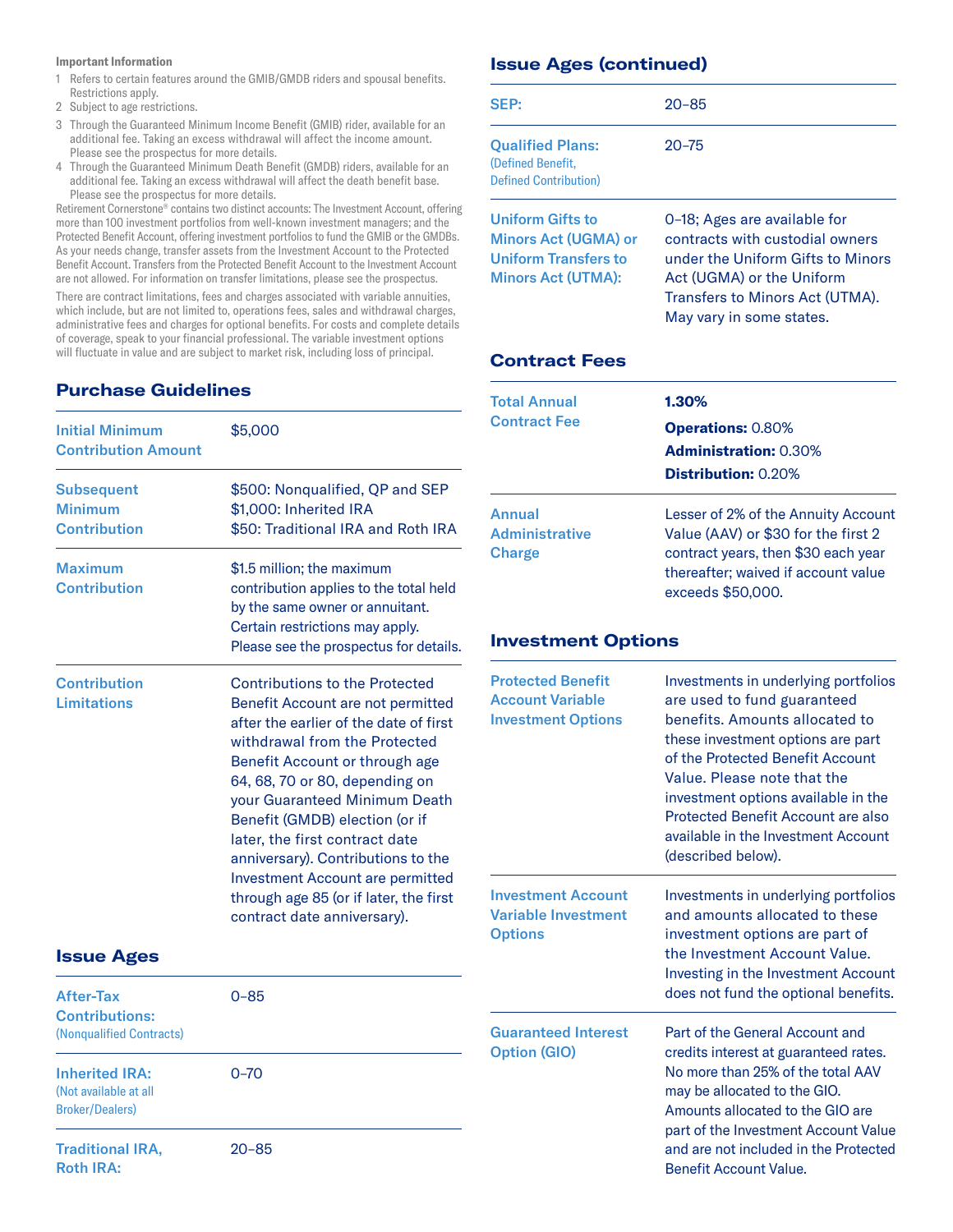#### **Underlying Portfolio Fees**

| <b>Portfolio</b><br><b>Operating</b><br><b>Expenses</b> | In the Protected Benefit Account, the gross underlying expenses (without waivers and reimbursements)<br>range from 0.98% to 2.46%. The net expenses range from 0.95% to 1.20%. In the Investment Account, the<br>gross underlying expenses (without waivers and reimbursements) range from 0.58% to 2.37%. The net<br>expenses range from 0.58% to 2.26%.                                                                                                                                                                                                           |
|---------------------------------------------------------|---------------------------------------------------------------------------------------------------------------------------------------------------------------------------------------------------------------------------------------------------------------------------------------------------------------------------------------------------------------------------------------------------------------------------------------------------------------------------------------------------------------------------------------------------------------------|
| <b>Expense</b><br><b>Calculations</b>                   | Expenses are calculated as a percentage of the average daily net assets invested in each underlying variable<br>investment portfolio. Current charges may be different from those listed in the Portfolio Operating Expenses.<br>Net Annual Expense is simply the Gross Portfolio Expense minus the fee waivers and/or expense<br>reimbursements. The Net Expense is most likely what you can expect to pay in a given year for the respective<br>portfolio. Refer to the trust prospectus and related supplements for more portfolio-specific expense information. |

#### **Standard Features (at no charge)**

| <b>Spousal</b><br><b>Continuation</b>                      | Available for IRA and NQ only. For contracts that are jointly owned by spouses or for a single-owner<br>contract with a sole spouse beneficiary, in the event of the death of one spouse, the surviving spouse<br>can elect to continue the contract subject to certain conditions.                                                                                                                                                                                                                                                                                                                                                                                                                 |
|------------------------------------------------------------|-----------------------------------------------------------------------------------------------------------------------------------------------------------------------------------------------------------------------------------------------------------------------------------------------------------------------------------------------------------------------------------------------------------------------------------------------------------------------------------------------------------------------------------------------------------------------------------------------------------------------------------------------------------------------------------------------------|
| <b>Beneficiary</b><br><b>Continuation</b><br><b>Option</b> | Allows you to leave a legacy for your beneficiaries. If your beneficiaries do not wish to receive a lump-<br>sum payout, your beneficiaries can keep amounts invested in the annuity contract while taking<br>required distributions over a life expectancy period, which will spread the tax consequences over the<br>distribution period. The Protected Benefit Account is not available as part of the Beneficiary<br>Continuation Option, and therefore, the GMIBs and GMDBs are not available.                                                                                                                                                                                                 |
| <b>Special Dollar-</b><br><b>Cost Averaging</b><br>(DCA)   | DCA allows you to make systematic transfers from the Special DCA Account into your selected<br>investment options, and may help you attain a lower average per share price than if you bought a fixed<br>number of securities for each periodic interval. 100% of contributions must be allocated to the Special<br>DCA account. Funds will then be automatically transferred via DCA into the GIO (if applicable) and<br>variable investment options from the Special DCA account. Any amounts allocated to the Special<br>Dollar-Cost Averaging account that are designated for transfer into the Protected Benefit Account are<br>included in the benefit base for any elected optional benefit. |
| <b>Systematic</b><br><b>Transfer</b><br><b>Programs</b>    | We offer automatic programs that transfer funds from the Investment Account to the Protected Benefit<br>Account on a quarterly, semiannual or annual basis. The transfer programs can allow you to sweep gains,<br>sweep a specific dollar amount or sweep a specific percentage to the Protected Benefit Account<br>investment allocations that you have on file.                                                                                                                                                                                                                                                                                                                                  |

**Guaranteed Minimum Income Benefit in Protected Benefit Account (additional charge)**

| <b>Issue Ages</b>                       | Single owner issue ages: 20-80 (minimum age to fund GMIB is age 55); Joint owners issue ages:<br>55-80 (both owners)                                                                                                                                                                                                                                                                                                                                                                                                                                                                                                                                                                                                                                                                                                                                                                                                          |
|-----------------------------------------|-------------------------------------------------------------------------------------------------------------------------------------------------------------------------------------------------------------------------------------------------------------------------------------------------------------------------------------------------------------------------------------------------------------------------------------------------------------------------------------------------------------------------------------------------------------------------------------------------------------------------------------------------------------------------------------------------------------------------------------------------------------------------------------------------------------------------------------------------------------------------------------------------------------------------------|
| <b>Annual Fee</b>                       | 1.25% (max 2.50%) of benefit base deducted from the Protected Benefit Account Value on each contract<br>anniversary. We have discretion to change the current fee after the first 2 contract years but it will never<br>exceed the maximum fee. The Guaranteed Minimum Income Benefit can be dropped without penalty if<br>the fee is increased or you can exercise the benefit.                                                                                                                                                                                                                                                                                                                                                                                                                                                                                                                                              |
| <b>Description of</b><br><b>Benefit</b> | GMIB guarantees lifetime payments when you annuitize the GMIB Benefit Base after the specified waiting period.<br>The GMIB Benefit Base is used to determine your lifetime payments upon exercise of the benefit and to<br>determine the Annual Withdrawal Amount. The GMIB Benefit Base is not a cash value. The benefit base is used<br>to calculate a minimum guaranteed income amount, or a maximum withdrawal that won't reduce the benefit base.<br>The benefit base is equal to the total amount of contributions and transfers into the Protected Benefit Account<br>investment options and increases annually at a specified rate, called a Roll-Up Rate, during the GMIB Roll-Up<br>Period. At the contract anniversary each year, if the Protected Benefit Account Value is more than the benefit<br>base, you have the opportunity to reset the benefit base to the level of the Protected Benefit Account Value. |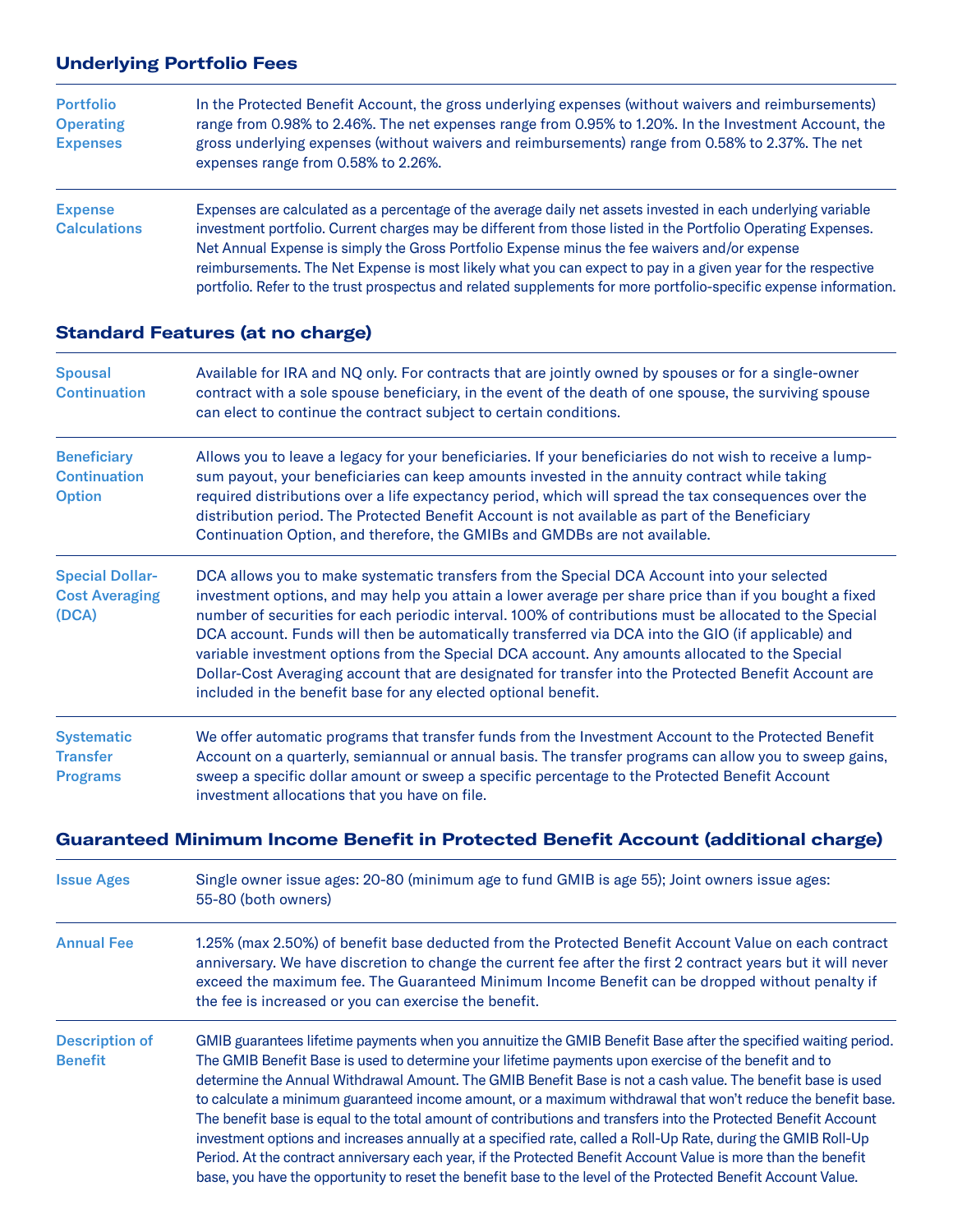| <b>Roll-Up Rates</b>                                      | The GMIB is issued with a Lock-in Rate at the contract date that will never be less than 4% for the first<br>7 contract years. Beginning with the eighth contract year, the Roll-Up Rates are derived from preset<br>formulas tied to the 10-Year Treasury, and are declared quarterly.                                                                                                                                                                                                                                                                                               |  |  |
|-----------------------------------------------------------|---------------------------------------------------------------------------------------------------------------------------------------------------------------------------------------------------------------------------------------------------------------------------------------------------------------------------------------------------------------------------------------------------------------------------------------------------------------------------------------------------------------------------------------------------------------------------------------|--|--|
|                                                           | 1. Deferral Roll-Up Rate - is tied to the 10-Year Treasury Rate + 2% and the minimum Roll-Up Rate will<br>be between 4% and 8%.                                                                                                                                                                                                                                                                                                                                                                                                                                                       |  |  |
|                                                           | 2. Annual Roll-Up Rate - if you decide to withdraw from the Protected Benefit Account, including<br>Required Minimum Distributions (RMDs), this formula rate is tied to the 10-Year Treasury + 2% and will<br>be between 4% and 8%.                                                                                                                                                                                                                                                                                                                                                   |  |  |
|                                                           | Roll-Up Rates continue for the duration of the GMIB Roll-Up Period, which is until the earlier of the<br>20th contract anniversary from when the Protected Benefit Account was initially funded, and the<br>contract date anniversary following the owner's (older owner or annuitant if applicable) 95th birthday.<br>Beginning with the eighth contract year, Roll-Up Rates are effective for 1 contract year at a time, and<br>are renewed each contract year. We reserve the right to set the declared rate on a more frequent basis.                                             |  |  |
| <b>Annual Reset</b><br><b>Options</b>                     | The Annual Reset feature offers the opportunity to elect resets on each contract date anniversary up<br>to age 95 if the Protected Benefit Account Value is higher than your benefit base. A reset may initiate<br>a new waiting period of up to 10 years to exercise your GMIB but not later than age 95. We offer three<br>programs: a one-time reset, an automatic annual reset and a customized reset program. If you elect<br>the GMIB, you will be enrolled in the automatic reset program at the time of application, unless a<br>different reset option is selected.          |  |  |
| <b>No-Lapse</b><br><b>Guarantee</b>                       | Assurance, subject to restrictions, of income for life at a guaranteed level if the Protected Benefit<br>Account Value is reduced to zero due to poor performance, withdrawals or contract fees. Withdrawals<br>in excess of the Annual Withdrawal Amount may terminate this feature.                                                                                                                                                                                                                                                                                                 |  |  |
| <b>Annual</b><br><b>Withdrawal</b><br><b>Amount (AWA)</b> | Your Annual Withdrawal Amount is equal to the GMIB Benefit Base as of the most recent contract date<br>anniversary times the Annual Roll-Up Rate in effect on the first day of the contract year and is<br>increased by the amount of the prorated roll-up in the amount of transfers and contributions in that<br>year. Withdrawals up to the Annual Withdrawal Amount reduce the Annual Roll-Up Amount on a<br>dollar-for-dollar basis. Any remaining Annual Roll-Up Amount at the end of the contract year is<br>credited to the GMIB Benefit Base during the GMIB Roll-Up Period. |  |  |
|                                                           | An excess withdrawal is the portion of any withdrawal in excess of the Annual Withdrawal Amount and<br>any additional withdrawals in that contract year. The Benefit Base is reduced on a pro rata basis by<br>excess withdrawals as of the date of any excess withdrawal.                                                                                                                                                                                                                                                                                                            |  |  |

### **Guaranteed Minimum Death Benefits in Protected Benefit Account (additional charge)**

| <b>Highest</b><br><b>Anniversary</b><br><b>Value Death</b><br><b>Benefit</b> | Issue ages: 0-75 (If GMIB is elected, minimum age to fund is age 55)<br>Annual Fee: 0.35% of benefit base deducted from the Protected Benefit Account Value on each<br>contract anniversary.                                                                                                                                                                                                                                                                                                                                                                                                                                                                                                                                                                                                                                                                                                                                   |
|------------------------------------------------------------------------------|--------------------------------------------------------------------------------------------------------------------------------------------------------------------------------------------------------------------------------------------------------------------------------------------------------------------------------------------------------------------------------------------------------------------------------------------------------------------------------------------------------------------------------------------------------------------------------------------------------------------------------------------------------------------------------------------------------------------------------------------------------------------------------------------------------------------------------------------------------------------------------------------------------------------------------|
| <b>Description</b><br>of Benefit                                             | Increases the Highest Anniversary Value Benefit Base to equal the Protected Benefit Account Value<br>on each contract anniversary up to age 85. Can be elected with or without the Guaranteed Minimum<br>Income Benefit. When this benefit is elected with the GMIB, the Highest Anniversary Value Benefit<br>Base is reduced by one dollar for each dollar you withdraw up to the Annual Withdrawal Amount,<br>beginning in the first year of funding, and on a pro rata basis by excess withdrawals. In the first year of<br>funding, or in any year if you elect this benefit without electing the GMIB, a proportionate adjustment<br>will be made to your benefit base for any withdrawals you may take. The Highest Anniversary Value<br>Death Benefit Base is not a cash value. When the Highest Anniversary Value Death Benefit is elected,<br>transfers to the Protected Benefit Account are allowed up until age 80. |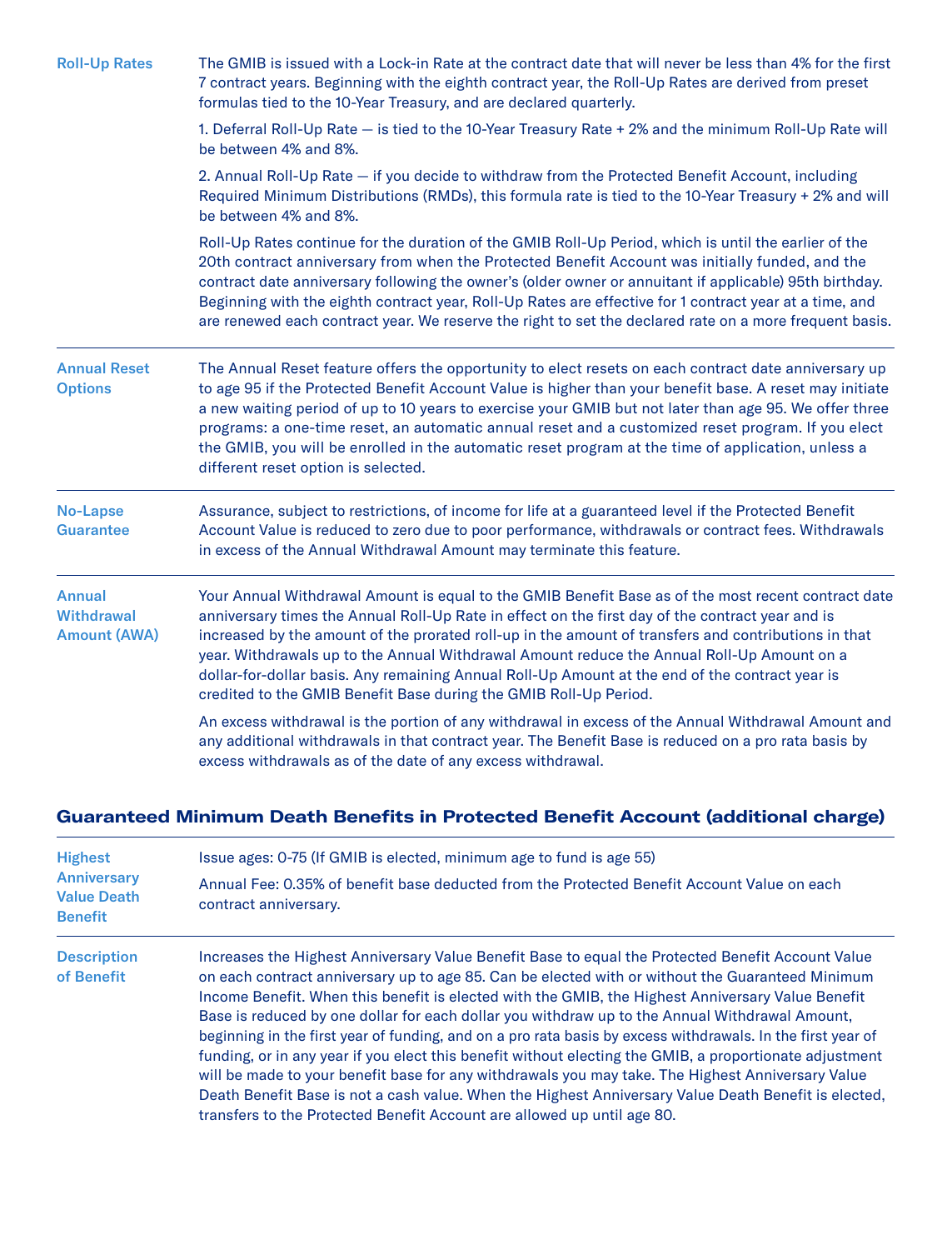| <b>RMD Wealth</b>                                                    | Issue Ages: 20-68                                                                                                                                                                                                                                                                                                                                                                                                                                                                                                                                                                                                                                                                                                                                                                                                                                                                                                                                                                                                                                                                                                                                                                                                                                                                                                                                                                                                                                                                                                                                                         |  |
|----------------------------------------------------------------------|---------------------------------------------------------------------------------------------------------------------------------------------------------------------------------------------------------------------------------------------------------------------------------------------------------------------------------------------------------------------------------------------------------------------------------------------------------------------------------------------------------------------------------------------------------------------------------------------------------------------------------------------------------------------------------------------------------------------------------------------------------------------------------------------------------------------------------------------------------------------------------------------------------------------------------------------------------------------------------------------------------------------------------------------------------------------------------------------------------------------------------------------------------------------------------------------------------------------------------------------------------------------------------------------------------------------------------------------------------------------------------------------------------------------------------------------------------------------------------------------------------------------------------------------------------------------------|--|
| <b>Guard Death</b><br><b>Benefit</b><br>(Not available<br>with GMIB) | Annual Fee: 0.60% (max 1.20%)/1% (max 2%) of the benefit base deducted from the Protected Benefit Account<br>Value on each contract anniversary for issue ages 20-64/65-68. We have discretion to change the current fee<br>after the first 2 contract years, but it will never exceed the maximum fee. The RMD Wealth Guard rider is not<br>available in New York.                                                                                                                                                                                                                                                                                                                                                                                                                                                                                                                                                                                                                                                                                                                                                                                                                                                                                                                                                                                                                                                                                                                                                                                                       |  |
| <b>Description</b><br>of Benefit                                     | Intended to protect against the reduction of the benefit base due to lifetime Required Minimum Distribution<br>(RMD) withdrawals after age 70 <sup>1</sup> / <sub>2</sub> . Your RMD Wealth Guard death benefit base is initially determined by<br>your allocation to the Protected Benefit Account. Any allocations or transfers to the Protected Benefit<br>Account after the initial allocation will increase the RMD Wealth Guard death benefit base. The death<br>benefit base may reset using the higher value of your death benefit base or Protected Benefit Account<br>Value on your contract date anniversary. The RMD Wealth Guard death benefit base is no longer eligible for<br>a reset at the earlier of the contract date anniversary following your first RMD withdrawal from the<br>Protected Benefit Account and the contract date anniversary following your 85th birthday. After age 701/2,<br>any withdrawal taken from the Protected Benefit Account will count toward your RMD amount. Your RMD<br>Wealth Guard GMDB will not be reduced by Protected Benefit Account RMD withdrawals. All withdrawals<br>before age 70% or in the first contract year will reduce the benefit base on a pro rata basis. Any withdrawals<br>in excess of your Protected Benefit Account RMD amount will reduce your RMD Wealth Guard GMDB on a<br>pro rata basis. This optional rider guarantees an earliest possible benefit withdrawal age of 70½. This may<br>result in payments that are slightly larger than the SECURE Act mandates for some beneficiaries. |  |

#### **Guaranteed Minimum Death Benefit in Protected Benefit Account (no additional charge)**

Return of Principal Death Benefit Issue ages: 0-80 (If GMIB is elected, minimum age to fund is age 55) Available at no additional cost up to age 80 and ensures return of contributions and transfers to the Protected Benefit Account, adjusted for withdrawals on a pro rata basis, to your beneficiaries. The Return of Principal Death Benefit is available only in the Protected Benefit Account. When the Return of Principal Death Benefit is elected, transfers to the Protected Benefit Account are available to age 80, or if later, the first contract anniversary.

#### **Withdrawing Money**

| <b>Ways to</b><br><b>Withdraw</b><br><b>Money</b>                                            | There are a number of ways that the account value may be withdrawn, including using an automatic<br>payment plan, making a partial withdrawal, making systematic withdrawals, using the substantially<br>equal withdrawals option and taking lifetime RMDs from IRAs. Please note that taking a withdrawal<br>from the Protected Benefit Account variable investment options may impact your existing benefits.<br>Please see the prospectus for more information.                              |
|----------------------------------------------------------------------------------------------|-------------------------------------------------------------------------------------------------------------------------------------------------------------------------------------------------------------------------------------------------------------------------------------------------------------------------------------------------------------------------------------------------------------------------------------------------------------------------------------------------|
| <b>Free Withdrawal</b><br><b>Amount in the</b><br>Investment<br><b>Account</b>               | Each contract year, you can withdraw up to 10% of your Investment Account Value without paying a<br>withdrawal charge. Please see the prospectus for more information on how the amount is determined.                                                                                                                                                                                                                                                                                          |
| <b>Free Withdrawal</b><br><b>Amount in the</b><br><b>Protected</b><br><b>Benefit Account</b> | If a standalone GMDB is elected, you can withdraw up to 10% of the Protected Benefit Account Value at<br>the beginning of the contract year without paying a withdrawal charge. If the GMIB is elected, you can<br>withdraw up to the greater of 10% of the Protected Benefit Account Value and the Annual Withdrawal<br>Amount from the Protected Benefit Account Value without paying a withdrawal charge. Please see the<br>prospectus for more information on how the amount is determined. |